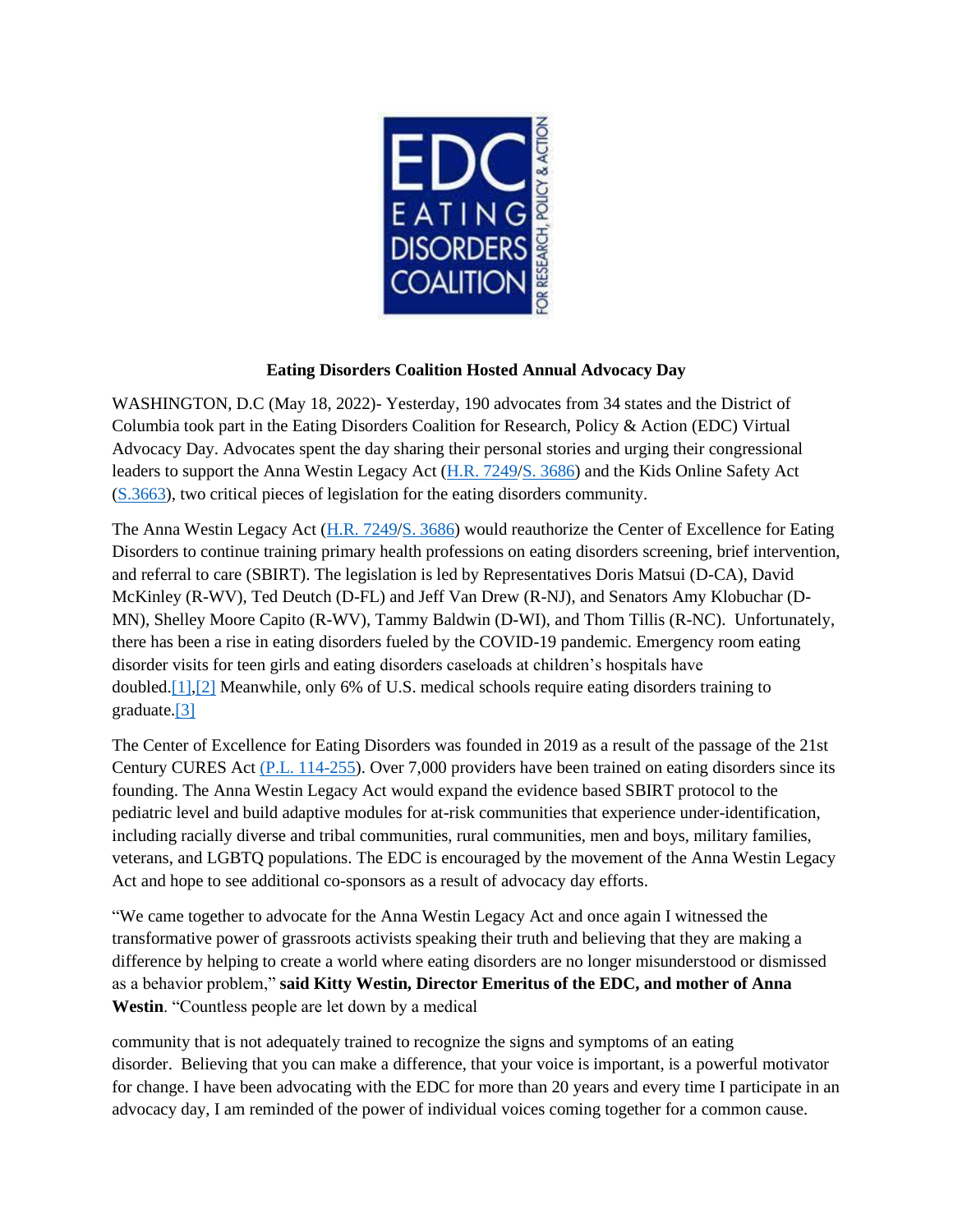This year, advocates stories are ensuring that, going forward, there is easy access to all the information a medical professional need to screen, intervene and refer for an eating disorder."

The Kids Online Safety Act [\(S. 3663\)](https://www.congress.gov/bill/117th-congress/senate-bill/3663?emci=1053ded5-cbd6-ec11-b656-281878b8c32f&emdi=ea000000-0000-0000-0000-000000000001&ceid=%7b%7bContactsEmailID%7d%7d), led by Senators Richard Blumenthal (D-CT) and Marsha Blackburn (R-TN), would hold big tech accountable through audits and fines to protect users under 18 from social media harms. The legislation would provide parents and youth tools and safeguards to protect a young user's experience online and allow scientists access to social media company data to conduct research in the public interest. Throughout yesterday's meetings, advocates encouraged offices within the U.S. Senate to advance this legislation forward in the Senate Commerce Committee and urged offices within the U.S. House of Representatives to become original co-sponsors and introduce a companion bill by the summer.

"From a young age, I had been exposed to the heavy societal pressures of being thin and losing weight through school bullying that was only exacerbated and strengthened from my early usage and access to social media and the toxic reminders they served to me as a youth growing up," **said Kelsey Wu, Founder of For You and an eating disorder youth advocate.** "I finally shared my experiences with my parents and was able to receive help. Many people are not able to ever break out of the belief that they are not enough, that they are too big, or too short, or too ugly; and a large part of this is due to the lack of regulation on big tech companies and the algorithms that they make which harm our youth today. This is why it is vital that our leaders of our nation co-sponsor the Kids Online Safety Act so those at risk for eating disorders have access to the care and understanding they deserve."

"The EDC is privileged to work alongside amazing individuals who are passionate about sharing their story," **said EDC Board President, Chase Bannister, MDIV, MSW, LCSW, CEDS.** "Our strong attendance and geographic diversity are great examples of our depth and impact as a community. We cannot do this work without our incredible advocates. Every individual voice truly makes a difference and makes our world a better place."

The EDC is thankful for every person who participated in this year's advocacy day. The EDC is fortunate to have a platform that gives individuals the opportunity to have their voices heard by Congress and stand up for those who have had an eating disorder or currently struggle with one. The EDC also extends gratitude to its membership organizations who supported virtual advocacy day through emails and social media.

The EDC is looking for individuals to participate in the legislative process all year long through the EDC Ambassador program. **Click the button below for to learn more and to sign up!**

## [Become an EDC Ambassador](https://secure.everyaction.com/4QJx-na9r0ed1YDxEAgtYw2?contactdata=%7b%7bContactData%7d%7d&emci=1053ded5-cbd6-ec11-b656-281878b8c32f&emdi=ea000000-0000-0000-0000-000000000001&ceid=%7b%7bContactsEmailID%7d%7d)

*The Eating Disorders Coalition for Research, Policy & Action (EDC) federal advocacy organization based in Washington, DC. The EDC advances the recognition of eating disorders as a public health priority throughout the United States. Additional resources can be found at [eatingdisorderscoalition.org](https://netorgft3556517-my.sharepoint.com/personal/emily_rosenberg_centerroadsolutions_com/Documents/eatingdisorderscoalition.org?emci=1053ded5-cbd6-ec11-b656-281878b8c32f&emdi=ea000000-0000-0000-0000-000000000001&ceid=%7b%7bContactsEmailID%7d%7d)*.

*###*

**Media Contact: Emily Rosenberg: [erosenberg@eatingdisorderscoalition.org](mailto:erosenberg@eatingdisorderscoalition.org)**